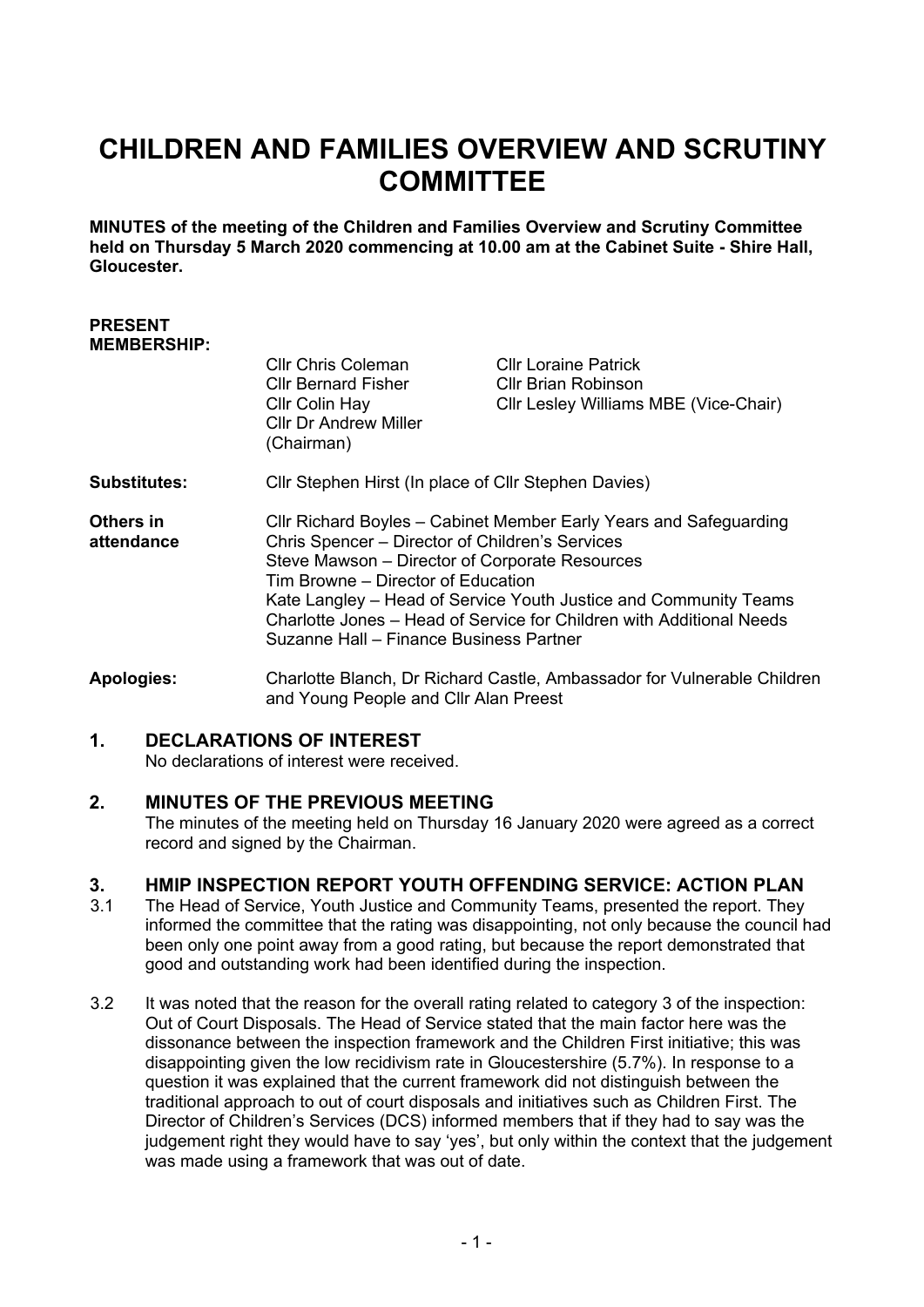- 3.3 The DCS informed the committee that they had contacted the Chair of the Youth Justice Board (YJB) to discuss the council's concerns and challenge the inspection outcomes. His concerns were supported by the Leader and Chief Executive of the council who had also written to the Chair of the YJB to present their concerns. They had also shared their concerns with the Association of Directors of Children's Services (ACDS). The DCS also informed the committee that they felt that there had been a tension between the YJB and the regulator (this was a longstanding issue), but there was now an ongoing debate between the HMIP and the YJB to resolve the issues relating to the out of court disposals inspection category. The committee was reminded that the Children First initiative had received a commendation in the Howard League for Penal Reform Community Awards Restorative Approaches category (November 2019).
- 3.4 The committee was informed that a number of other youth offending services had also 'pushed back' on their inspection outcome.
- 3.5 In response to questions the Head of Service was clear that it was not a case of 'having our head in the sand'. Children First was making a real difference to the lives of young people, successfully diverting them away from the youth justice system. The Head of Service acknowledged that the service had not got it right in one of the cases looked at during the inspection. The Improvement Plan acknowledged the recommendations made by the Inspectors and the committee agreed that it would follow up on progress against the Improvement Plan in 6 months.
- 3.6 It was also explained that Children First has the ACEs checklist embedded in the system, and that everyone involved has received ACEs training. Whilst a trauma informed approach was an integral part of practice the service was always looking at how this could be improved/developed.
- 3.7 Whilst acknowledging the positive aspects of the Children First initiative, there was a concern as to the impact on the local community; were we leaving the community vulnerable, did we ask the local community for their view, did this approach work for the community as well as the offenders? Members acknowledged that the low reoffending rate indicated that the impact on the local community was being managed. The Head of Service assured members that victims were at the heart of Children First and that that it worked closely with Victim Support and Restorative Gloucestershire [\(http://www.restorativegloucestershire.co.uk/\)](http://www.restorativegloucestershire.co.uk/). Officers also worked with the community safety partnerships in the county, and regularly engaged with communities to ensure that their voice was heard.
- 3.8 There was a concern from some members as to the potential impact of a change (perceived hardening) in the governments approach to offending behaviour. It was suggested that working to a more target based system did not chime with best practice with regard to positive outcomes for young people. If the process was not about putting children first then we should be pushing back.
- 3.9 The committee suggested that the DCS contact the LGA with regard to its concerns regarding the inspection framework. However the DCS informed the committee that he was confident with the measures already taken and that this matter was now being discussed/addressed by HMIP and the Youth Justice Board (YJB). They were of the view that the LGA would only be able to refer the matter to the YJB which the council, at the highest level, has already done. Cllr Lesley Williams informed the committee that she was a member of the LGA Children and Young People Board and would ask questions on this matter at that body.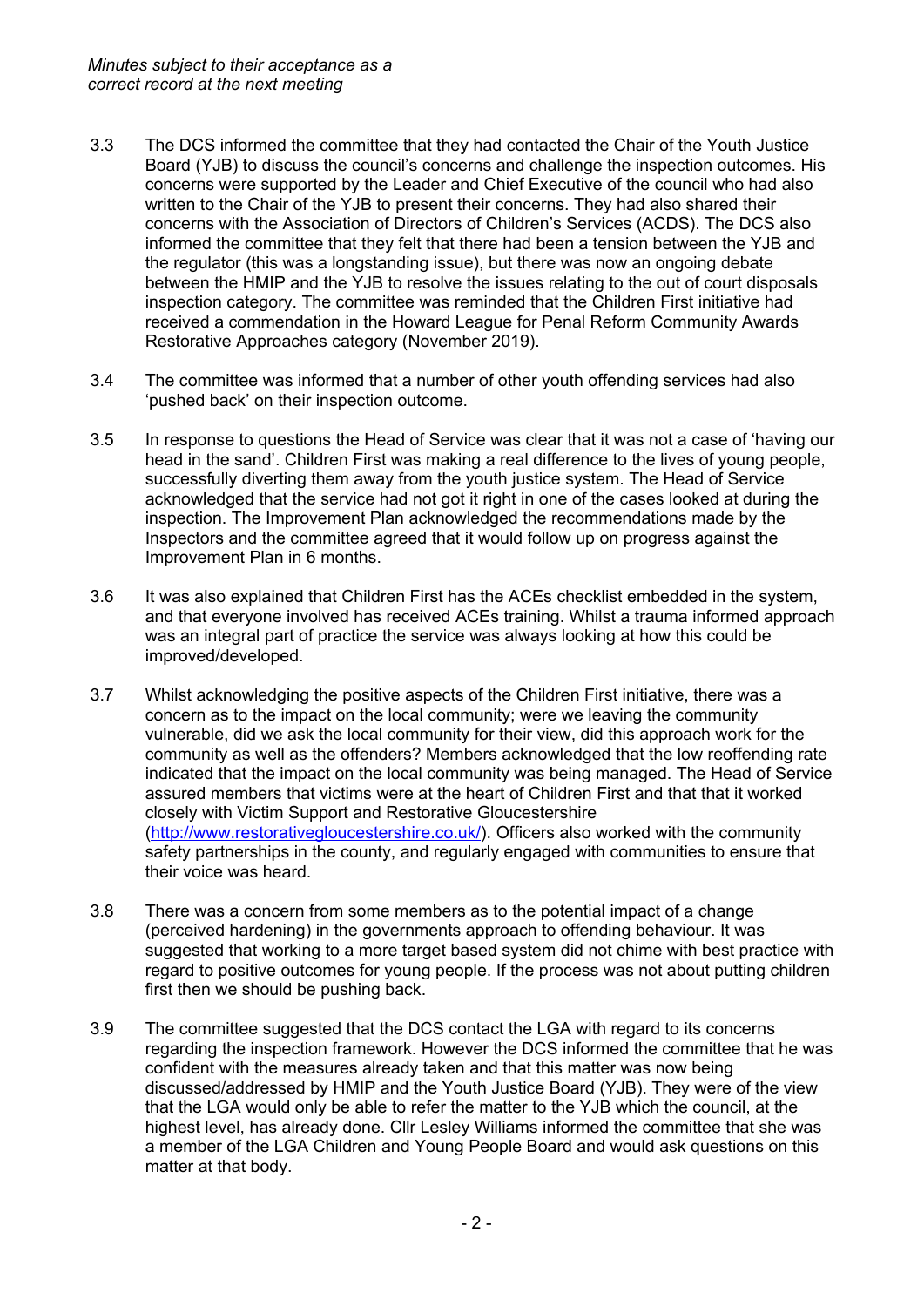- 3.10 A committee member, who worked in the youth justice system as a lawyer, expressed the view that this was a difficult position for the scrutiny committee. On the one hand this was a report critical of the council, but on the other we know that this report did not reflect was what actually happening. They, and other committee members, were concerned as to the impact of this outcome on the morale of staff members. It was important that Children First was set against what had been in place previously, and the difference that it made to the lives of young people. They emphasised that this was brave and imaginative work that supported good outcomes for young people. They expressed the view that it would be important not to allow this report to set this work off course.
- 3.11 The committee agreed that thanks should be sent everyone involved in the work of Children First and that it be clear that committee members supported this work. The Head of Service thanked the committee for its appreciation and support of this work. They informed members that this would mean a lot to staff; this has been a difficult time for them.
- 3.12 In response to a question related to sick leave the DCS informed members that work was underway to bring teams together in larger settings to improve resilience. If critical posts were affected then they would be back filled with agency workers.

# **4. JOINT ADDITIONAL NEEDS STRATEGY**

- The Director of Education and the Head of Service for Children with Additional Needs gave a detailed presentation of what was planned/in place to support and improve outcomes for vulnerable children. (The presentation slides were uploaded to the council's website and included in the minute book.)
- 4.2 The presentation was clear that against a backdrop of increasing independence, schools autonomy and reduction of council control of schools the three key roles for the council in education were: -
	- $\triangleright$  That high quality places were available in the right places that met the aspirations of families and which reflect the continuum of need,
	- $\geq$  To improve outcomes for vulnerable children and those with additional needs,
	- $\triangleright$  To champion the needs of children and young people so that there was an inclusive learning system for all.
- 4.3 The presentation detailed the council's approach and the required outcomes. It was also explained how the Additional Needs Strategy connected into the core strategies (school improvement, SEND commissioning, high needs, post 16 and place planning). The approaches included a 'team around the school', embedding ACEs/trauma informed approached into systems, and establishing a Future Me Ambassador group.
- 4.4 The committee was informed that the cost pressures were significant. A £10m overspend for 2019/2020 was forecast; the in-year position was already at £6m. The reasons for this were discussed and included that we now seeing an earlier identification of needs, and the high number of children with an EHCP (Education, Health and Care Plan) coming into the system - an increase of circa 350 per year; 224 of these cases being in specialist placements. Expansion of special school placements was underway and a new special school would be in place in 2021; the new school would also help to reduce the number of out of county placements. Additional funding challenges related to the fact that young people with SEND would now be supported until the age of 25.
- 4.5 It was explained that although the number of exclusions overall were starting to reduce, it was important to note that a greater proportion of those excluded have SEND, and that in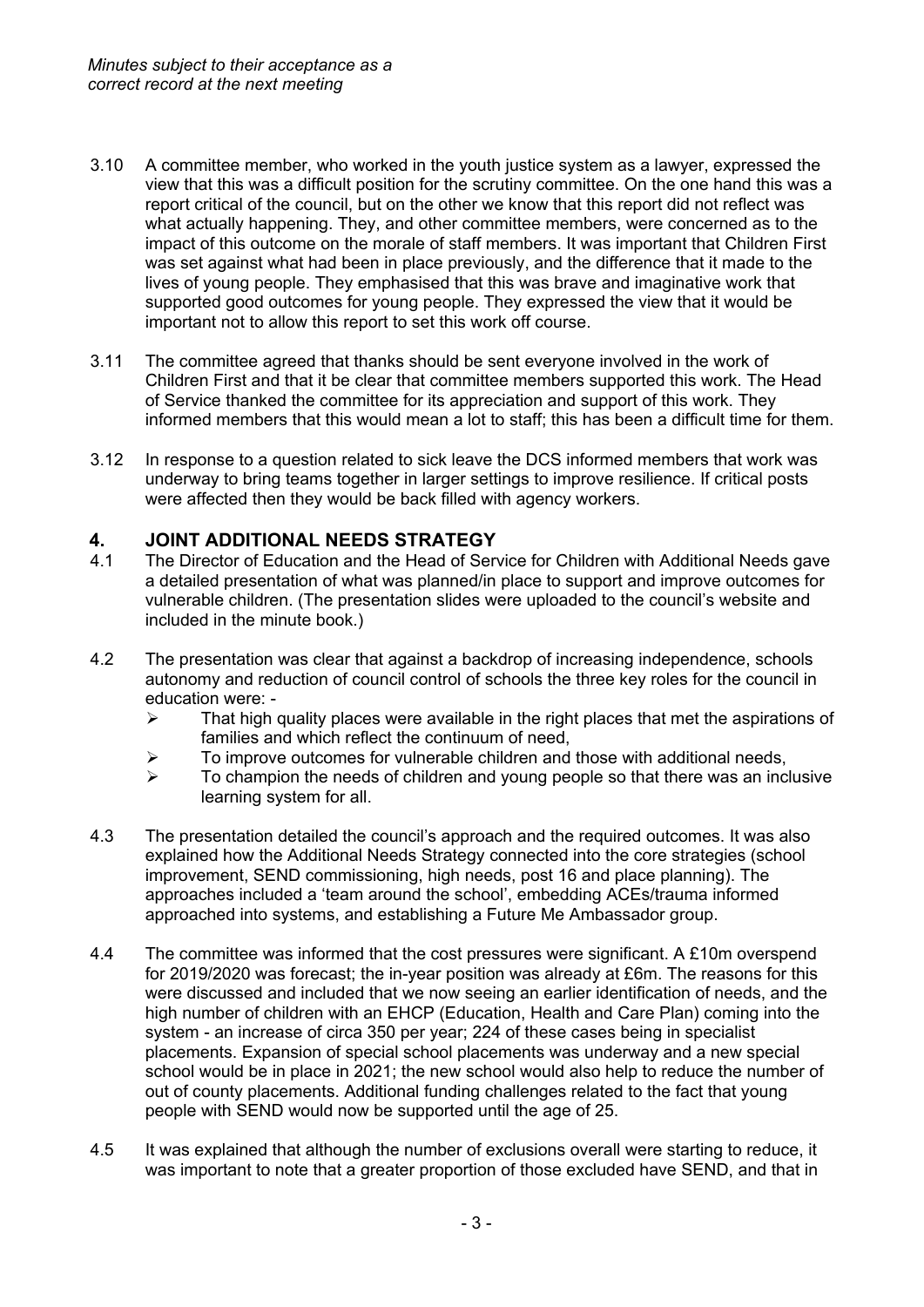the primary sector 100% of exclusions were children with SEND. More children with SEND were also being taken out of school and educated at home; parents did not have to report to the local authority that they are home educating, or why.

- 4.6 In response to questions the position relating to the Communication and Interaction Centres was explained. It was also agreed that committee members would visit these settings in order to gain a greater understanding of the work undertaken.
- 4.7 The committee was informed that the Inclusion Charter would support and inform a consistent approach across all settings. However it was important to note that there were challenges around inclusion; it was hoped that the shift in the Ofsted Inspection Framework to look at the outcomes for vulnerable pupils would make a difference in this regard. The Director of Children's Services (DCS) informed the committee that an additional challenge related to the fact that the local authority (LA) could not direct an Academy to take a child with EHCP. The LA could name a school but had no power to enforce; the LA would have to approach the Secretary of State for Education who could enforce. In essence the LA was held accountable for places but did not have sufficient powers to enforce them.
- 4.8 There was concern with regard to the significant budget challenges. The Director of Corporate Resources agreed that this was a worrying position to be in, and was of the view that the government would have to do something big to help local authorities.
- 4.9 The Director of Education informed the committee that we could be proud of what has been achieved with regard to accountability. The Strategy has identified targets to be achieved and the committee would be able to monitor these; the business plans were also available to members. This work also linked into the Transitions Strategy which the committee had already agreed to follow up on later this year with the Adult Social Care and Communities Scrutiny Committee.
- 4.10 Committee members welcomed the aspirations of the strategy but were aware that some parents struggled with the process, and felt that for some parents whatever we did would never be enough. The Head of Service acknowledged that we did receive negative feedback from parents and that this was why we had further developed the Parent Carer Forum; parental satisfaction surveys were also used, and a quality assurance framework was also in place.
- 4.11 The Head of Service informed the committee that we had not been good at co-production with young people in this area and this was why the Future Me Ambassadors group was being established.
- 4.12 In response to questions the DCS explained that it was difficult to present competitive data as some local authorities used differing funding mechanisms, and most of the data collected locally did not have national comparators. They stated that it was important to focus on outcomes.
- 4.13 The DCS also agreed that it could be that some parents could find it difficult to complain as they would be concerned that there could be a negative impact on their child. However we did consider the anonymous complaints received and included the information in a thematic review of complaints. They informed members that restorative practice facilitators could also support parents through the complaints process.
- 4.14 It was questioned as to what was done to educate our mainstream cohort on these issues. The Head of Service explained that it was all about quality teaching and creating an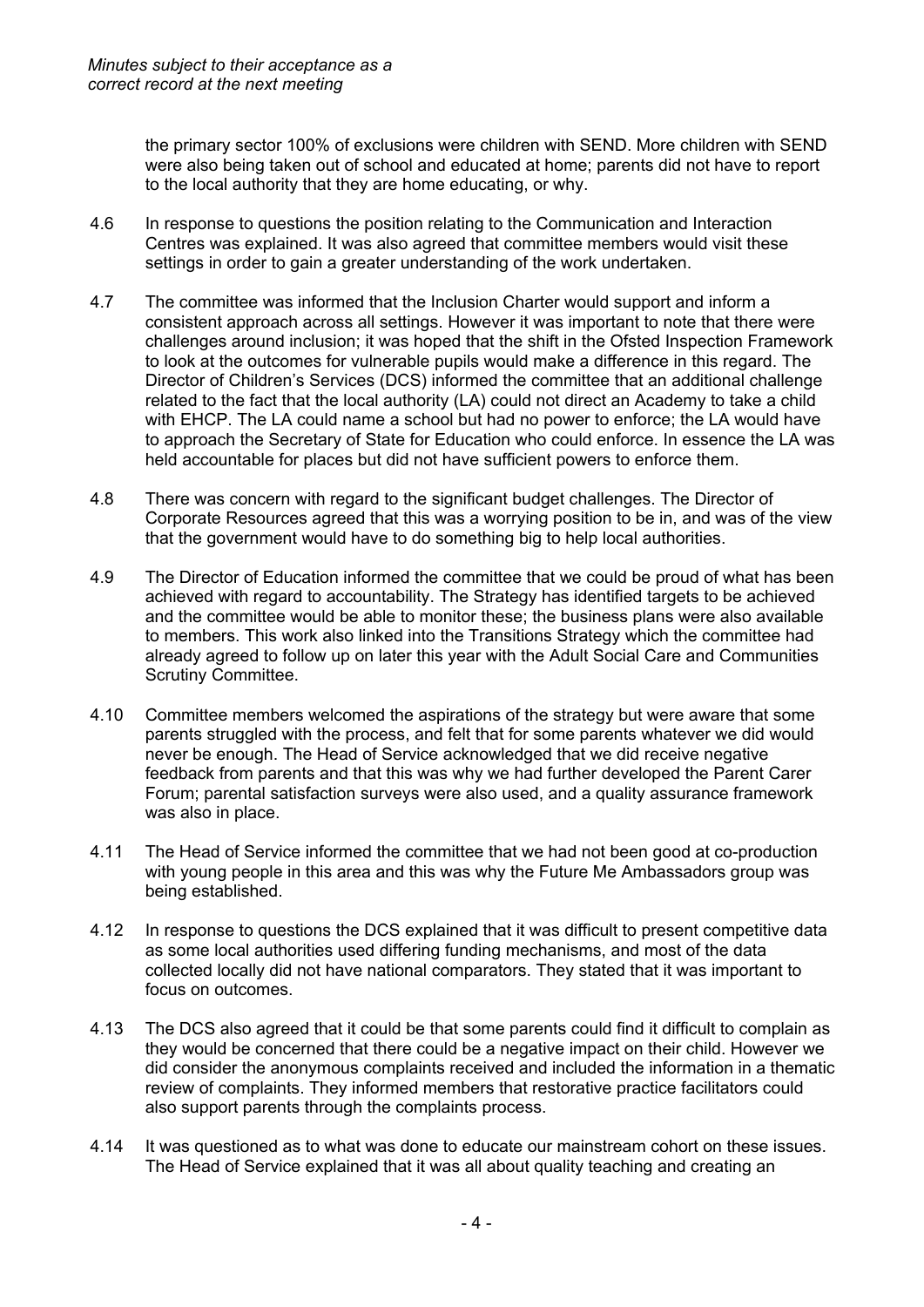inclusive environment; primary schools were particularly good at this. However, secondary schools were not doing as well; they saw the behaviour not the possible underlying problem (it was possible that a child had not been diagnosed). Conferences were scheduled for later this month with schools and education and health professionals; these issues would be discussed/debated.

# **5. REVENUE MONITORING**

- The Finance Business Partner presented the report drawing attention to, end explaining the reasons for, the significant overspend. As in previous reports external placements were identified as a significant pressure; so far in this financial year there have been 340 external placements provided.
- 5.2 The committee was informed that the over-spend against external placements would result in the Meeting the Challenge (MTC) savings not being achieved and also the home to school transport saving of £0.15 million. It was expected that home to school transport costs would continue to increase. This related to the need to retender some routes (where the provider has terminated the agreement) and there have also been changes to entitlements.
- 5.3 In response to a question the Director of Corporate Resources explained that the cost of external placements was more to do with the complexity of the cases rather than challenges in the market. They also explained that we were not a massive outlier with regard to the numbers of children in our care. It was also stated that it would be oversimplifying the situation to say that there was a failure in the market; this was also a national issue. It was about holding your nerve, getting improvements in practice and better strategies in place; knowing what we needed to do. The Director also detailed the process for how the budget was set.
- 5.4 The Director of Children's Services (DCS) stated that the situation with regard to external placements was in part a failure by the council to manage the market. The Sufficiency Strategy and the development of Trevone House would support improvements in this area and most importantly look to improve the quality of support to our children in care.
- 5.5 In response to questions the DCS explained that the high needs and unregulated placement panels reviewed cases on a monthly basis to identify whether placements were delivering value for money and met the needs of the individual. In response to concerns committee members were assured that the child's best interests were the primary consideration.
- 5.6 The committee agreed that it was important to ensure the right balance between being responsible with tax payers money and ensuring that our children in care were properly supported. The DCS explained that there was still some work to be done with social workers to instil better financial awareness, and discussed a recent case to illustrate this point.

### **6. COMMITTEE WORKPLAN**

The committee noted the workplan.

### **CHAIRPERSON**